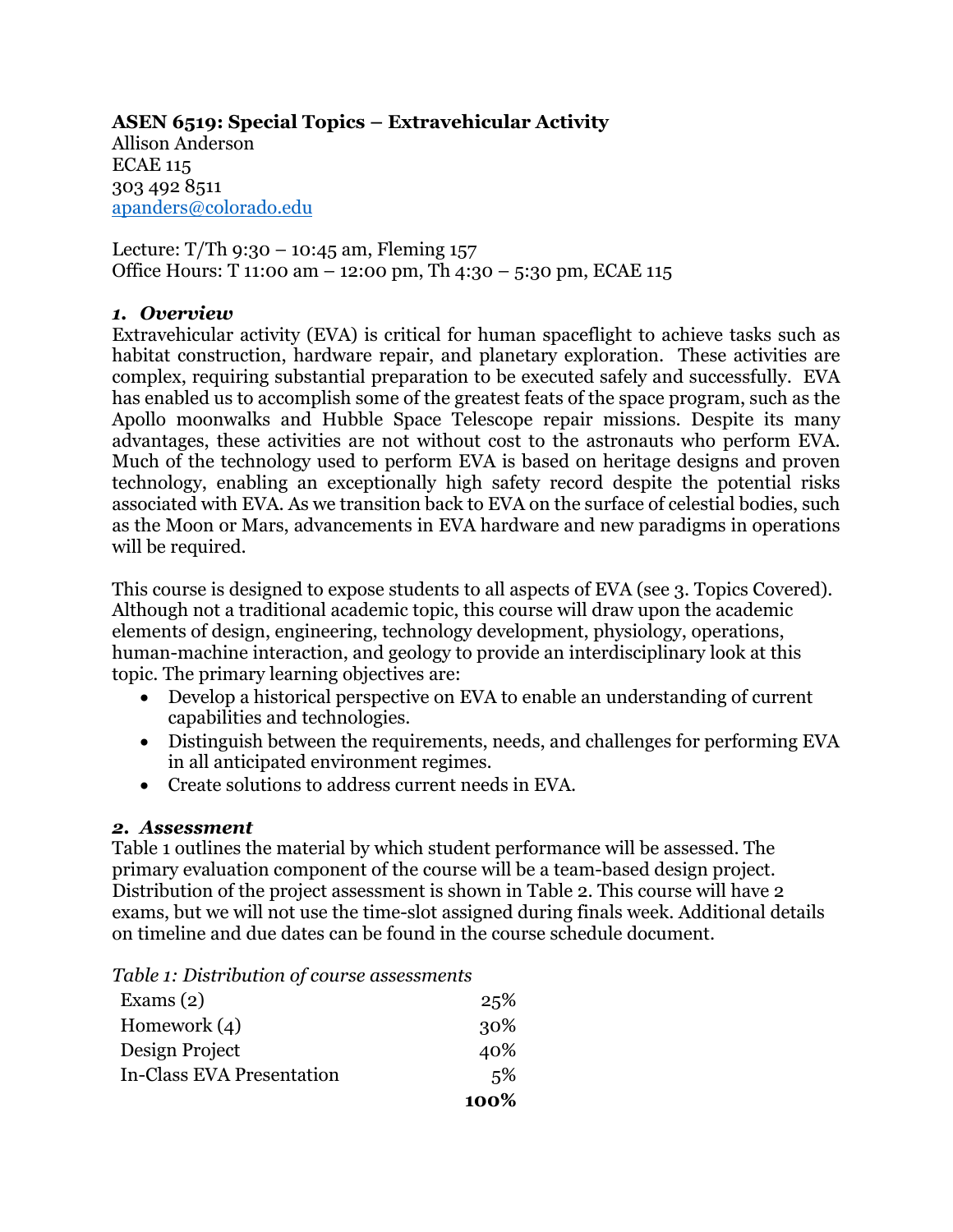| Table 2: Distribution of project assessment |     |
|---------------------------------------------|-----|
| Project proposal                            | 5%  |
| Mid-semester project review                 | 10% |
| Final project presentation                  | 10% |
| Peer review                                 | 5%  |
| Project report and hardware deliverable     | 10% |
|                                             |     |

#### *3. Topics Covered*

The following topics will be addressed, both in lecture and through relevant readings: pressure garments, life support systems, health concerns, planetary geology and exploration, training analogs, tool design, exploration teams, transportation systems, and operations. Additional details can be found in the course schedule document.

#### *4. Textbook*

The required textbook for the class is Thomas and McMann. U.S. Spacesuits, 2nd ed. ISBN 978-1-4419-9566-7. It is important to get the 2nd edition since it is substantially updated from the original version of the text. Additional readings will be assigned from other resources as needed, and will be announced at least one week in advance of the due date.

For additional reading, please see:

- Peter Eckart, Spaceflight Life Support and Biospherics. Springer, 1996. (Available through the CU E-library)
- Nicholas de Monchaux, Spacesuit: Fashioning Apollo. MIT Press, 2011.
- Thomas J. Kelly, Moon Lander. Smithsonian Books, 2001.
- Dave Mindell, Digital Apollo. MIT Press, 2008

# **5. Accommodation for Disabilities**

If you qualify for accommodations because of a disability, please submit your accommodation letter from Disability Services to your faculty member in a timely manner so that your needs can be addressed. Disability Services determines accommodations based on documented disabilities in the academic environment. Information on requesting accommodations is located on the Disability Services website (www.colorado.edu/disabilityservices/students). Contact Disability Services at 303-492-8671 or  $\frac{d\sin 6}{\cos 0}$  colorado.edu for further assistance. If you have a temporary medical condition or injury, see Temporary Medical Conditions under the Students tab on the Disability Services website and discuss your needs with me.

# **6. Religious Holidays**

Campus policy regarding religious observances requires that faculty make every effort to deal reasonably and fairly with all students who, because of religious obligations, have conflicts with scheduled exams, assignments or required attendance. In this class, if you need accommodations for an observance, please let me know at least 2 weeks prior to